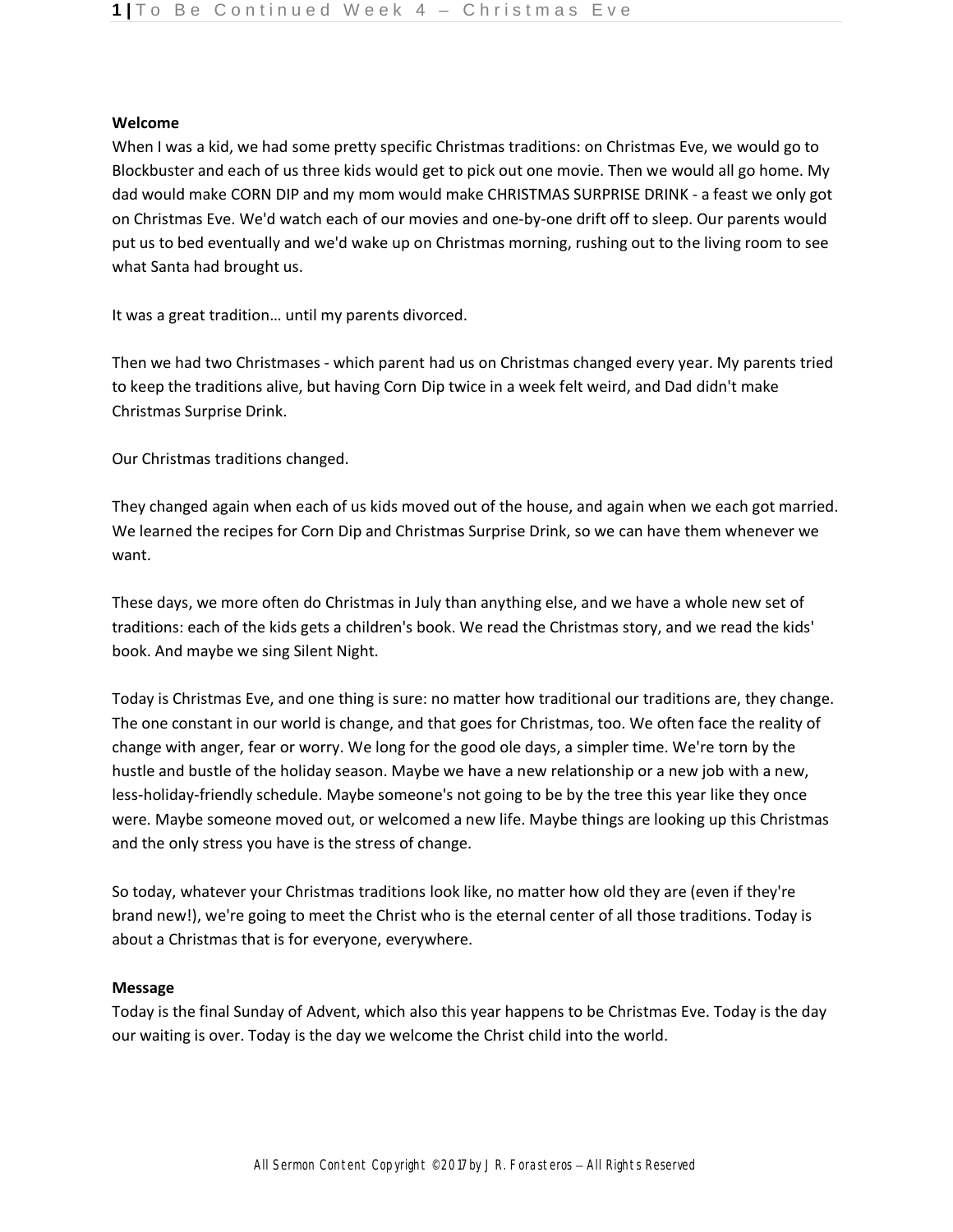Advent is the season of the Church year where we wait with our spiritual ancestors for God to come. Advent, then, is a season of hope. It's the season where we declare that tragedy and pain are not the end, where we stand up and celebrate that what is ahead of us is life and light and hope.

Advent is the conviction not that things are okay, but that things are going to be okay. It's the insistence that though the world is dark, light is coming into the world, that the glow on the horizon is not a trick of the eye, but the dawn of a new day.

In light of that hope, our Advent series this year has been called To Be Continued. We're remembering that after the Exile, Israel's story wasn't finished… it was continued in that first Christmas event.

We've heard from the prophets who lived after the Exile, who helped Israel learn how to hope and expect that God would return to them.

In the same way, our story is not finished either. We know that God came to us on that first Christmas, but that wasn't the end of the story. We know God will come again, to establish peace and justice once and for all. So just like our ancient ancestors, we too are waiting for God, hoping for God's return.

[Scripture Slide] Let's turn once more to Isaiah, to chapter 9. This prophecy was originally a celebration of the birth of King Hezekiah, who was one of Judah's greatest kings. But even Hezekiah was human, fallible. Some of his policies and decisions led directly to the Exile, that devastating cataclysm that led to the book of Lamentations (from our last series). So over the years, decades and centuries, God's people saw in this prophecy a hope that someone even greater than Hezekiah was coming - one who rule perfectly.

The people who walk in darkness will see a great light. For those who live in a land of deep darkness, a light will shine. You will enlarge the nation of Israel, and its people will rejoice. They will rejoice before you as people rejoice at the harvest and like warriors dividing the plunder. For you will break the yoke of their slavery and lift the heavy burden from their shoulders. You will break the oppressor's rod, just as you did when you destroyed the army of Midian. The boots of the warrior and the uniforms bloodstained by war will all be burned. They will be fuel for the fire.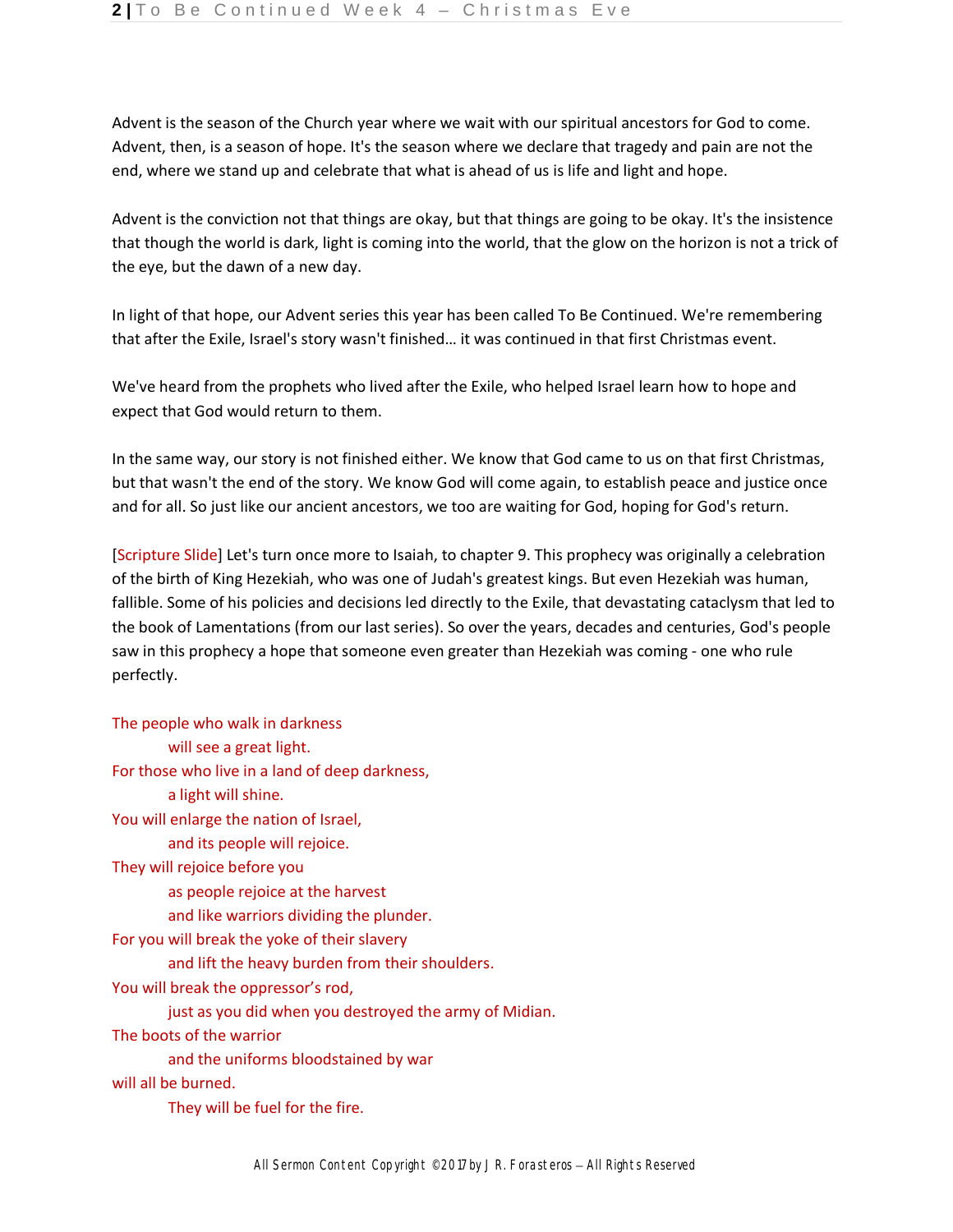For a child is born to us, a son is given to us. The government will rest on his shoulders. And he will be called: Wonderful Counselor, Mighty God, Everlasting Father, Prince of Peace. His government and its peace will never end. He will rule with fairness and justice from the throne of his ancestor David for all eternity. The passionate commitment of the LORD of Heaven's Armies will make this happen! -- Isaiah 9:2-7

At the birth of this child, those who walk in darkness will see a great light. He would deliver the people from their long Exile, restore them to the freedom to which they were destined.

For many in Israel, this sounded like a return to the Good Ole Days. This promised child would be a king in the vein of Hezekiah, a king like mighty King David himself.

Of course, we know now that when Jesus came, it looked nothing like Hezekiah or David. Let's have Linus tell us the Christmas story from Luke's gospel:

# [Peanuts Christmas Video]

Jesus, God made flesh, Israel's long awaited rescuing king, is born in the humblest of circumstances - not even in his own home, and among animals. The King of Israel is born not in a palace, surrounded by fanfare and nobility, but in a village no one could have cared less about. An angelic army announced his birth - but only to shepherds, whose report no one would believe.

None of the traditions surrounding the births of Israel's kings were observed here. This was something altogether new.

And Jesus' birth spawned dozens of new traditions, including all of the ways you and I celebrate this holiday. Certainly there were no Christmas trees and gift exchanges that first Christmas (the magi wouldn't show up for another couple of years). Santa wasn't on the scene yet, and there were no reindeer around the manger. Certainly there weren't any Christmas lights, stockings or eggnog.

Even today, Christmas traditions look different all over the world. In the Philippines, eleven separate villages compete against one another by building 20-ft electric lanterns. For the 13 days leading up to Christmas in Iceland, kids leave their shoes out by their beds so two mischievous trolls - called the Yule Lads - can leave them candy (or potatoes if they've been bad). In Caracas, Venezuela, everyone gets up